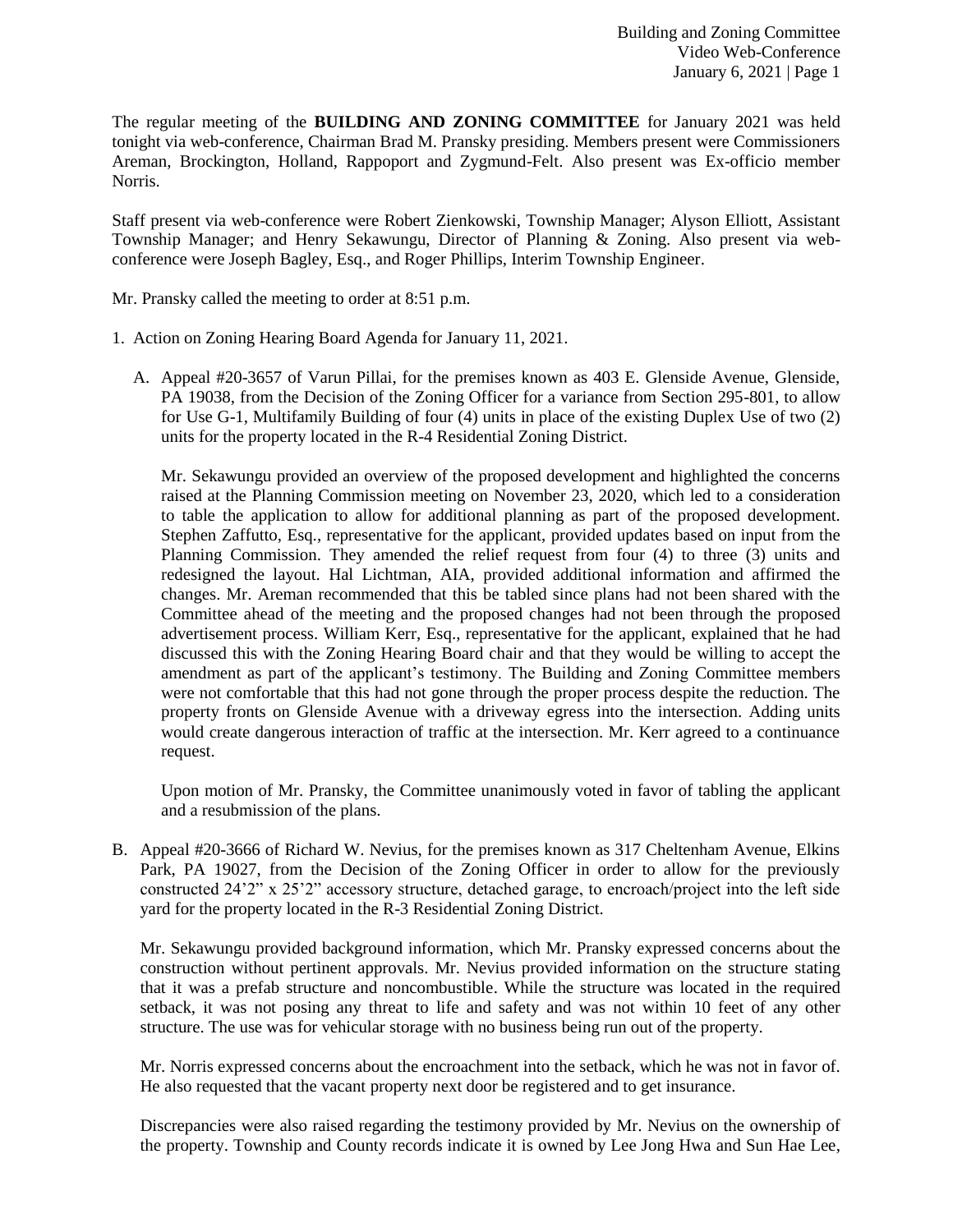not Patricia Brito. Mr. Pransky recommended that the applicant withdraw the application and resubmit. The applicant agreed to resubmit.

Upon motion of Mr. Pransky, the Committee unanimously motioned to oppose the application by having the Township Solicitor represent their opposition, and also made a second motion for the applicant to withdraw their application and resubmit it in compliance with the Zoning Ordinance.

C. Appeal #20-3661 of Arcadia University, for the premises known as 450 South Easton Road, Glenside, PA 19038, to allow for the construction of a Student Recreation Center and expansion/renovation to the Spruance Center for the Arts to encroach within the Riparian Corridor and Steep Slopes for the property located in C-1 Commercial Zoning District:

William Kerr, Esq., representative for the applicant, introduced the proposal to the Committee which was approved by the Zoning Hearing Board a few years ago, but construction never occurred for the proposed recreation center. Hal Lichtman explained the proposed improvements that were previously approved. The initial approval was for a maintenance building that was later changed to a student activity center with a gym. The applicant is requesting to increase the size of the recreation center to allow for multipurpose uses, including opening it to the public.

The following issued were raised during discussion:

- Review as part of the current SALDO.
- Construction in the riparian corridor as previously approved.
- Addition to the existing Spruance Center was the same as previously approved in 2016. Uses would be relocated from other locations to provide a centralized use for the Art center.
- The total additional impervious coverage is 16,000 sq. ft.
- Consideration of construction of another floor as opposed to adding of impervious surface.
- Master plan submission and updates for the University campus.
- Concerns about the request to build in the steep slopes and the riparian corridor and adverse impacts.

Upon motion of Mr. Holland, the Committee unanimously voted to take no action on this application, provided there was consideration for stormwater mitigation.

D. Appeal #20-3662 of Arcadia University, for the premises known as 310 South Easton Road (Oak Summit), Glenside, PA 19038, to allow for Use D-6 Educational Facilities, to construct a three (3) level addition to the existing building and renovation of some of the existing dormitory space, for the Physical Therapy use of this property, located in the MU-1 Mixed Use Zoning District.

Mr. Lichtman explained the proposed physical therapy training center expansion and highlighted the repurposing of this property for Physical Therapy use, as previously approved by the Zoning Hearing Board. Arcadia is a leader in higher degrees for Physical Therapy, and with the growth in programming, they are considering consolidating everything into this property. This would involve a three-story structure with one floor below grade, for a total addition of 12,000 sq. ft. of impervious coverage. The addition would include new exam rooms, meeting rooms, shared classrooms, and office space, and would allow for 70 patients in addition to the current 140. The property already has an existing stormwater collection system that was constructed as part of the parking garage and will be expanded for additional collection as part of the addition. Vehicular access to the new addition would be off of South Easton Road, with additional parking available off of Limekiln Pike. The site is located in the MU1 zoning district, which does not permit for institutional uses.

Ms. Rappoport expressed concerns about the business taxes from the Physical Therapy offices that Arcadia currently has and will expand in their proposal at Oak Summit.